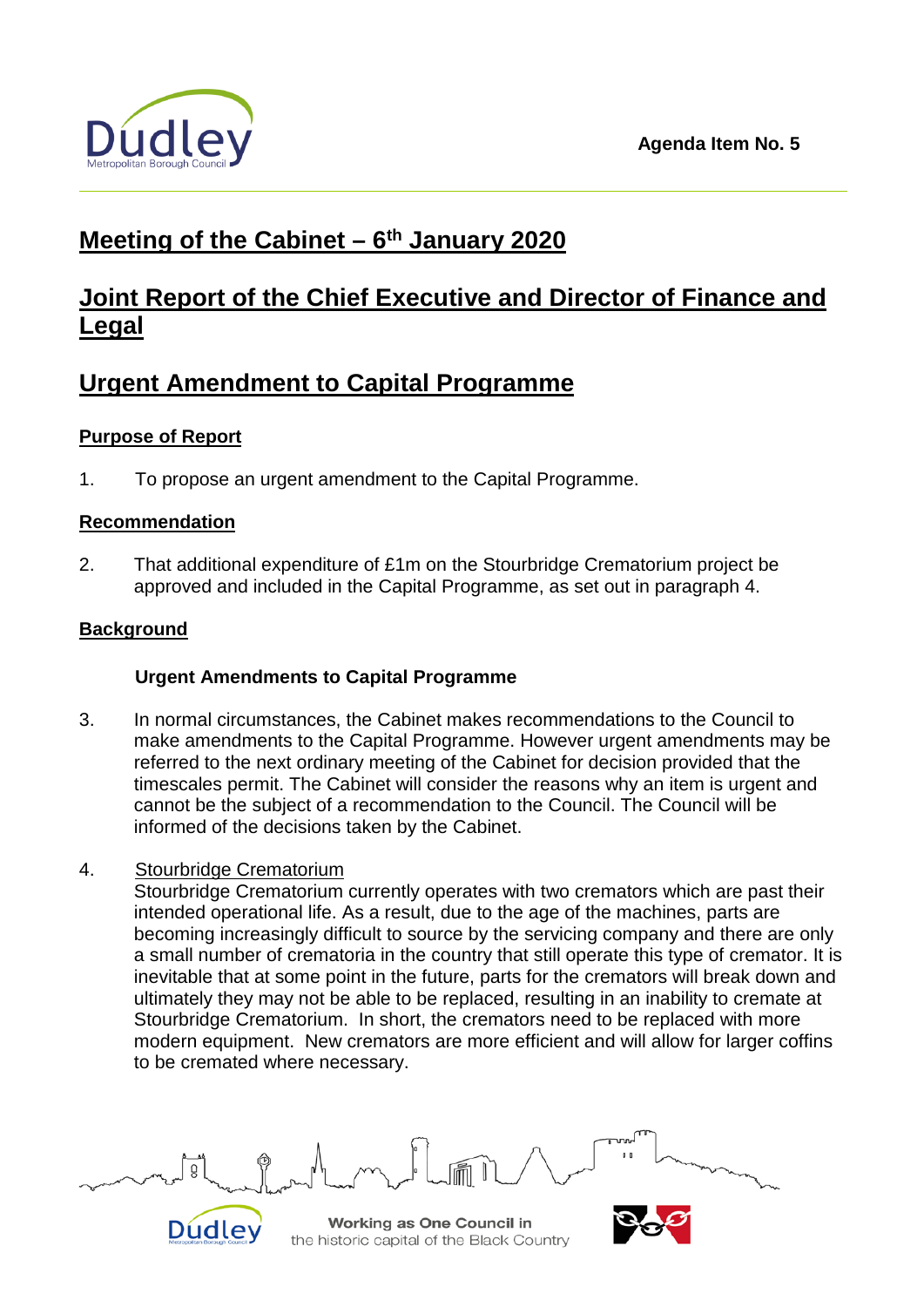In February 2018, Cabinet approved a project with an estimated cost of £1m. Initially, surveyors believed the project would be similar to the cremator upgrade which took place at Gornal Wood Crematorium in 2012. However, during site investigation inspections it became clear that to accommodate the new longer and larger cremators, an extension to the building will be required. Additional roof supports, insertion of steel members and work to the flue and chimney are all needed. Furthermore, work to the structural opening to allow coffins to transfer from the chapel to the crematory area is needed. Surveyors found that the existing electricity supply is inadequate to operate the new cremators and associated equipment; therefore a full rewire is required throughout the building. In addition, considerable work is required to the gas supply to ensure full compliance. Finally, surveyors discovered that the roof is in poor condition and will therefore need replacing.

In addition to the essential above-mentioned work, it is proposed to undertake further structural work to increase chapel capacity, something members have been keen to see carried out due to the small current capacity. Increasing the chapel capacity will allow up to 30 additional mourners to be seated and is considered to be an important aspect of the project.

The additional cost of all these works is approximately £1m. Costs of repaying prudential borrowing of this amount will be met from Treasury budgets. It is proposed that this additional expenditure is approved and included in the Capital Programme. Approval is required at this point in order that an order can be placed with the contractor and works can proceed in the spring/early summer so that the service is disrupted as little as possible.

### **Finance**

5. This report is financial in nature and information about the individual proposals is contained within the body of the report.

### **Law**

6. The Council's budgeting process is governed by the Local Government Act 1972, the Local Government Planning and Land Act 1980, the Local Government Finance Act 1988, the Local Government and Housing Act 1989, and the Local Government Act 2003.

### **Equality Impact**

7. The proposals in this report comply with the Council's policy on Equality and Diversity. They do not have any direct implications for children and young people.

Working as One Council in Dudley the historic capital of the Black Country